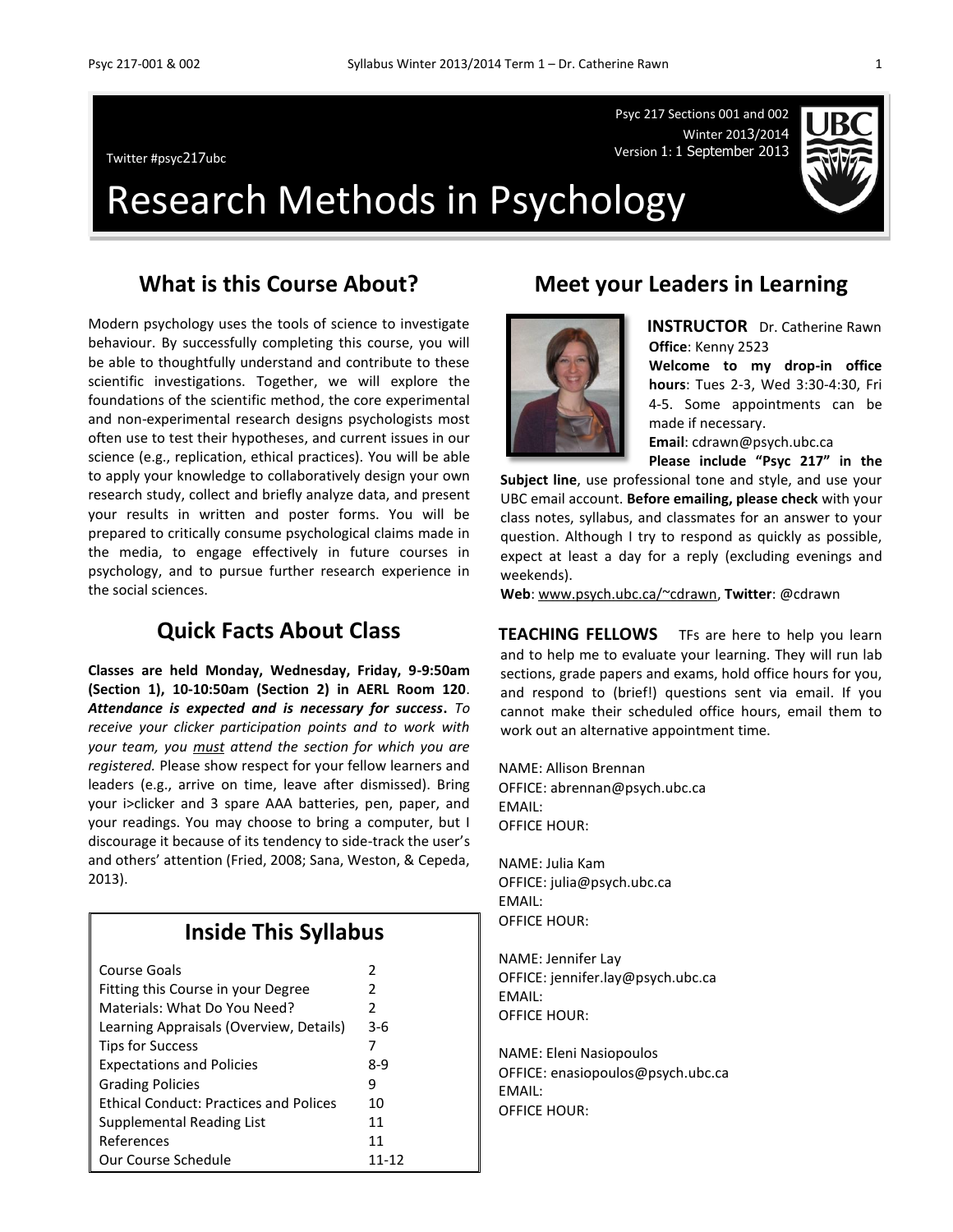### **Course Goals**

I designed this course carefully, with specific goals in mind. Together, these goals reflect 16 of the guidelines put forth by the American Psychological Association as key for the undergraduate psychology major (American Psychological Association, 2007; feel free to see me for details).

*If you are willing and able to meet the requirements, by the end of this course, you will be able to...*

- 1. describe basic characteristics of the science of psychology.
- 2. explain, compare, and contrast various research methods used by psychologists, including their key characteristics, strengths and limitations.
- 3. design and conduct a basic study to address a psychological question using appropriate research methods and creative operational definitions.
- 4. evaluate conclusions drawn by yourself and others from various research designs.
- 5. know and follow ethical guidelines in all aspects of scholarly work (e.g., literature search, research design, data collection, analysis, interpretation, reporting).
- 6. use critical thinking effectively (e.g., evaluate the quality of information from various sources; challenge claims that arise from untested assumptions).
- 7. begin to exhibit quantitative statistical literacy.
- 8. demonstrate effective technological, written communication, and oral communication skills in various formats and for various scholarly purposes.
- 9. exhibit the ability to collaborate effectively, including working within a team to complete projects in a reasonable time frame, and managing conflicts appropriately.
- 10. reflect on your research-related experiences and find meaning in them.

### **Fitting this Course in Your Degree**

Some students choose to delay taking this course and Psyc 218 until late in their psychology degrees. Before making that choice, consider that our course concepts provide a strong foundation for *all* subsequent coursework and research assistantships in Psychology, other behavioural sciences (e.g., marketing, economics, sociology), and for being an informed citizen. Moreover, there is lots of support available to you while taking this course (teammates, TFs, instructor). *So why delay?*

**Pre/Co-Requisites** *To take this course, you must have taken (or currently be taking):* Either (a) PSYC 100 or (b) all of PSYC 101 and PSYC 102. *This course is a Prerequisite for:*  Psyc 218 and 359 (Statistics), Psyc 349/449 (Honours), and some other courses.

**Considering Withdrawing?** If you wish to withdraw from this course without any record of the course on your transcript, you must do so before **September 17, 2013**. The latest withdrawal date is **October 11, 2013**, which leaves a standing of "W" on your transcript. Please note that a portion of this course is devoted to teamwork. Your team depends on you! If you are considering withdrawing after the second week of classes please see me, your instructor, to discuss options.

### **Materials: What Do You Need?**

- 1. **Cozby, P. C., & Rawn, C. D. (2013).** *Methods in Behavioural Research* **(Canadian Ed.). Toronto, ON: McGraw-Hill Ryerson.**
	- Focuses on the details of how to conduct research. Available new and used from the bookstore. Avoid earlier editions as there are substantial changes.
	- Yes, I am the second author. Please note I am donating all royalties from UBC sales to UBC scholarships.
- 2. **Cuttler, C. (2010). Research Methods in Psychology. Dubuque, IA: Kendall Hunt.**
	- This lab guide will help you and your teammates create a successful research project.
- 3. **Supplemental Readings.**
	- As listed on page 11 and in Our Course Schedule, 5 brief articles are required reading, and are available as links on our Connect website.
- 4. **Stanovich, K. E. (2013).** *How to Think Straight about Psychology* **(10th ed.). Boston, MA: Pearson.**
	- 3 chapters from this text are required; others are optional (see Our Course Schedule). The full text can be purchased from the bookstore, or rented from CourseSmart (\$23.99 for a 180 day rental). The  $9<sup>th</sup>$  edition is acceptable to use.
- 5. **i>clicker Student Response System (shown right), available new and used from the bookstore.**



 Please bring this tool to help you learn in every class.

*Financial Hardship*: If you are experiencing serious financial hardship and are unable to purchase some or all of the required materials, please see me, your instructor, as soon as possible. There are (limited) opportunities available for loans.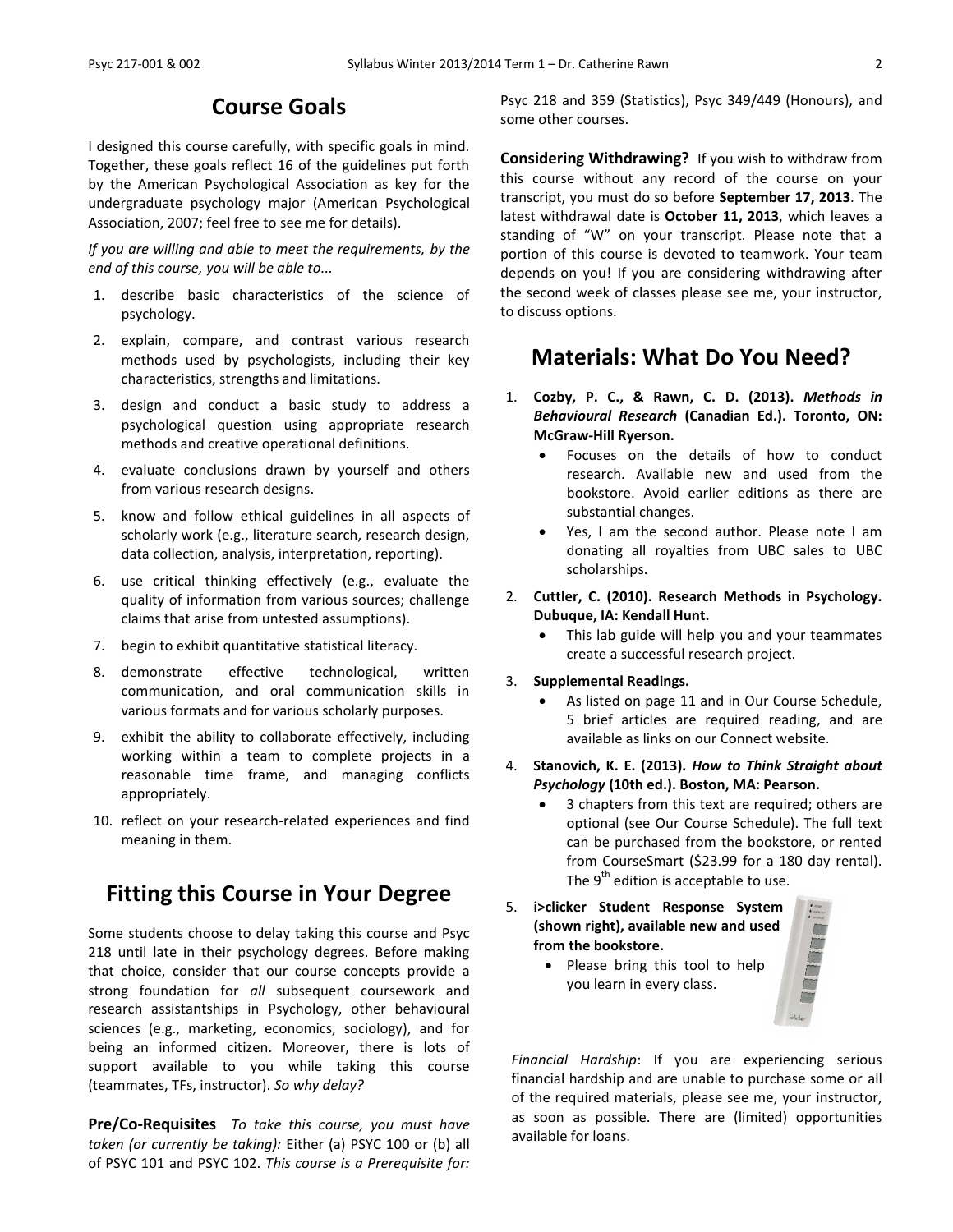### **Learning Appraisals (Overview)**

The distribution of assessments in this course is as follows: 52% for exams, 40% for written and verbal communication related to the research process, and 8% for active participation in the research & learning process. Everyone will practice a variety of skills that will benefit them in future classes, in the workplace, and in their personal lives. These include: professional writing, public speaking, collaboration with others, and synthesis of a range of material (e.g., while studying for exams, working on the team project); see Course Goals, especially 8 and 9. The more you participate, the more you will get out of this course. Questions and constructive feedback are always welcome.

*Please find details of each Learning Appraisal below, in the order they are listed in the following table.*

| <b>Learning Appraisal</b>             | <b>Points</b> | Due Date(s)                                            |
|---------------------------------------|---------------|--------------------------------------------------------|
| Midterm Exams (2 x 11%)               | 22%           | Wednesday September 25 and Monday November 4           |
| Final exam                            | 30%           | Date set by registrar (Exam period: Dec 4-18)          |
| Mini Communicating Psychology         | 5%            | Recommended: October 9                                 |
| Assignment                            |               | Final deadline: scheduled start time for final exam or |
|                                       |               | Friday December 6 (whichever is first)                 |
| Research Experience Component (REC)   | 5%            | All components must be completed by the last day       |
|                                       |               | of classes (November 29)                               |
| Participation                         | 3%            | i>clicker continuous, peer evaluations                 |
| <b>Collaborative Research Project</b> | 35%           |                                                        |
| Team Oral Presentation (-3% if        |               | Friday October 11 (Lab 2)                              |
| incomplete)                           |               |                                                        |
| Individual APA-style Report (25%)     |               | Monday November 25, start of class                     |
| Team Poster Presentation (10%)        |               | Friday November 29, 5-6:30pm, East Atrium, LSI         |
| Total                                 | 100%          |                                                        |

### **Learning Appraisals (Details)**

#### **Midterm Examinations – 2 x 11%**

In-class midterm exams will occur on Wednesday September 25 (covering readings and classes from the beginning of the term) and Monday November 4 (covering readings and classes since the first midterm). Questions may include a **mix of multiple choice, true/false, fill-in-the-blanks, and written answer questions** (about half a page of writing each). Tests will require thorough understanding of course material, including the **ability to apply and integrate concepts across units.** Each midterm will be out of 40-50 points.

#### **Ψ**

#### **Final Examination – 30%**

The final exam will be scheduled by the registrar, between December 4 and 18 (including Saturdays); do not book any trips for these dates. If you have 3 or more exams scheduled to *start and finish* within a 24 hour period you may request to write the second exam on a different day. You must give the instructor of the second exam one month notice.

The final exam will include a mix of multiple-choice, true/false, fill-in-the-blanks, and written answer questions. **Although the material covered after the**  **second midterm will be featured prominently, this is a cumulative exam.** Research shows greater long term retention with multiple testing opportunities (Roediger & Karpicke, 2006). Because this material is important for success in future courses, a cumulative final is most appropriate. More details will be provided on the last day of class.

### **Ψ**

### **Mini Communicating Psychology Assignment – 5%**

This brief assignment offers you experience finding an empirical journal article using the university's library system, identifying the major features of a study design, and communicating the most important findings in a compelling way. These skills provide the foundation for communicating about psychological research, and are relevant wherever you take your psychology degree. Your assignment should be no longer than 2 pages, and answer only the questions provided in the handout on *Connect*. To accommodate your schedule, the assignment due date is flexible. I recommend you complete it by October 9. The absolute final deadline is the scheduled start time of the final exam – *or Friday, December 6, whichever is sooner.* No exceptions will be made to the final deadline.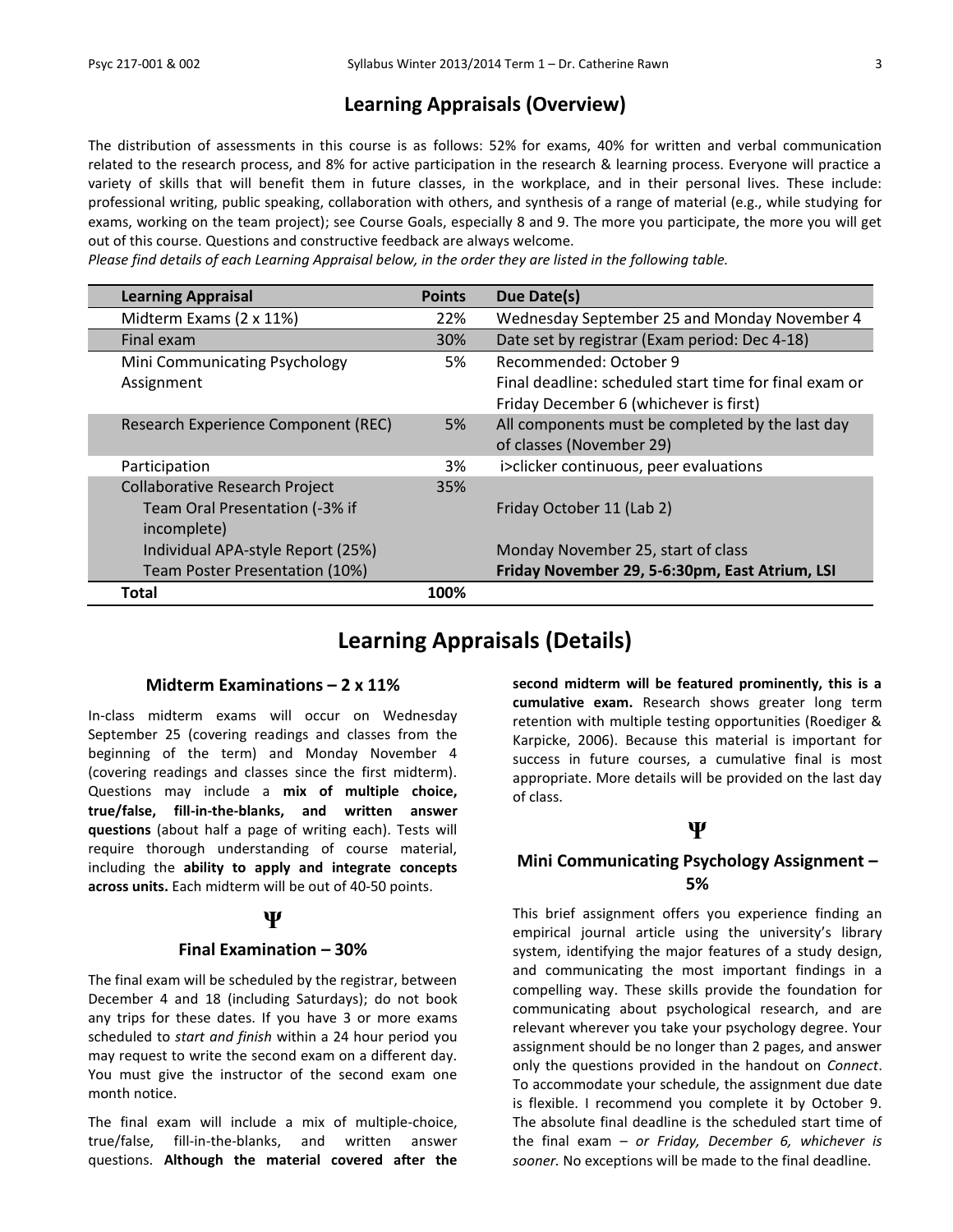#### **Ψ**

#### **Research Experience Component (REC) – 5%**

The REC is worth 5% of every Psyc 217 student's course grade: **1 hour of participation or 1 article summary = 1% x 4, plus 1% for completing the online Tri-Council Policy Statement (TCPS) tutorial** (details given in Lab 1). The REC is designed to help you learn more about psychology and how research is conducted, and to provide you with firsthand experience with psychological research. This experience may make understanding research easier (Ceynar Rosell et al., 2006) and may help you decide whether research is a reasonable career option for you.

One way to meet the REC requirement is to spend **four hours participating in psychology studies** through the Department of Psychology's Human Subject Pool (HSP) system. You can locate and sign up for studies by going to [https://hsp.psych.ubc.ca](https://hsp.psych.ubc.ca/). If you don't already have a user account you will first need to request an HSP user account on that webpage. Once you have an account and have logged into it, you will be able to browse through all of the studies in which you can participate, sign up for studies and confirm your accumulated credits. The subject pool typically closes on the last day of class; I strongly urge you to participate *before* the last week to ensure appointments are available. Further instructions on how to use the HSP online system can be found at <http://www.psych.ubc.ca/resguide.psy> in the document entitled *Subject Pool Information for Participants*.

**As an alternative to participating in subject pool studies, you may choose to fulfill the REC by completing four library writing projects**, for which you read and summarize a research article; each article summary counts as one hour of research participation. You must select a research article (not a letter to the editor, commentary, or review paper) published since the year 2000 in the journal Psychological Science. Each summary should be about 500 of your own words and should summarize the purpose, method and results of the study. *NOTE: THE ARTICLE YOU CHOOSE FOR THE COMMUNICATING PSYCHOLOGY ASSIGNMENT CANNOT COUNT TOWARD THIS CREDIT. WE WILL BE CROSS-CHECKING THE ARTICLES.* If you choose this library option, you must consult the document entitled *Subject Pool Information for Participants* located at <http://www.psych.ubc.ca/resguide.psy> for details of the submission process. Note that these summaries must be submitted at least 10 days before the end of classes.

#### **Participation and Teammate Feedback – 3%**

This course is designed to be experiential  $-$  involving group discussion, interactive activities including i>clicker questions, and class projects. Thus, the success of the class for everyone, including your own comprehension of the material, depends upon your active participation (Michael, 2006). Because of the size of our class, it is challenging to measure individual participation on an ongoing basis. Therefore, your class contribution will be graded on (1) your responses to i>clicker questions in class, and (2) your participation in peer evaluation of your teammates.

**3% FROM I>CLICKER QUESTIONS**: To earn maximum points, answer at least 75% of the i>clicker questions during a class period (and any one of those correctly), for at least 90% of the classes during the whole term.

**-1%** *deduction for failing to complete either of two* **PEER EVALUATIONS:** Constructive feedback is part of any successful team project. You have the opportunity to evaluate and offer constructive feedback to your research project teammates – and to receive the same from them. By taking a few minutes to complete the peer- and selfevaluations, you will promote effective teamwork while avoiding the penalty. Evaluations will be conducted twice: first, after Lab 2 (by Wednesday October 16) for *formative* purposes. That is, it is a chance for you to indicate what your teammates should keep doing well and what they need to work on. Occasionally, peer evaluations indicate a serious problem with a team member. *If such an issue arises, your team will be asked to meet with your instructor. If evidence indicates a team member is not contributing to the project, that person may not have access to the data from Lab 3, and that person's final report will consequently suffer.* The second, *summative* evaluation will occur at the end of the term, and may count toward your teammates' final team poster grade.

The software program we will use to conduct these evaluations is called iPeer, and has been used extensively at UBC, particularly in Commerce and Applied Science.

- (1) Log in to connect.ubc.ca using your CWL.
- (2) Click on the link to iPeer.
- (3) Complete the peer evaluation for each of your teammates and yourself. There are 10 rating scale items and 3 open-ended responses.

Be honest and constructive in your evaluations. Keep in mind that your teammates will receive the feedback, but will not know which teammate said what.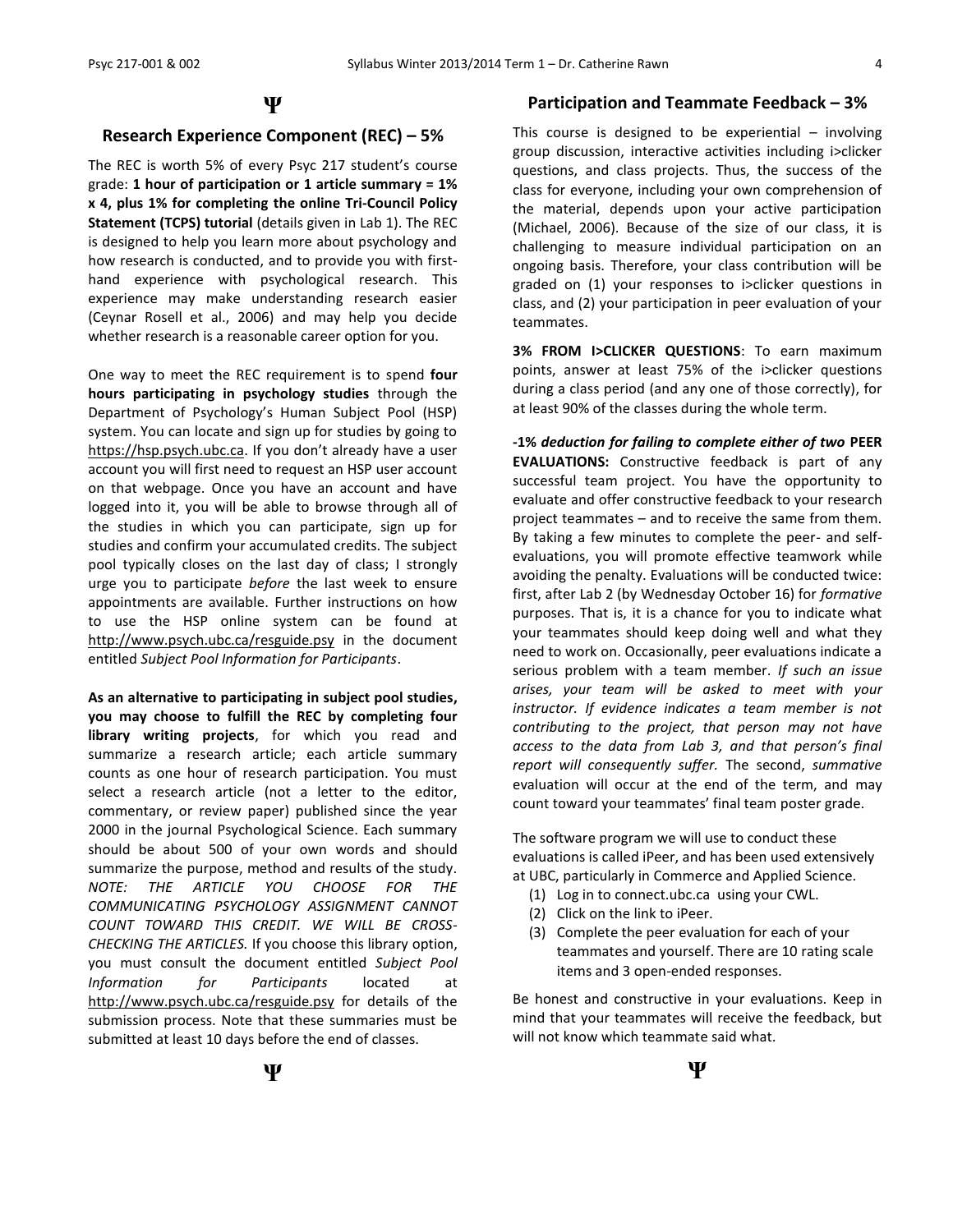#### **Collaborative Research Project – 25% Individual, 10% Team**

The purpose of this project is to give you—and everyone who takes Psyc 217—an opportunity to apply what you are learning in class to a real research project. You will work in a team to generate and test a hypothesis about human behaviour*,* and you will report those results in professional written and poster formats. This project has been designed to incorporate as many elements as possible of the process in which psychological scientists engage to gain insight into human behaviour. You will receive guidance by your Teaching Fellow at each stage of the process. Lab Meetings will take place during class time, but in a smaller room, on **Fridays September 27, October 11, October 25, November 8, and November 15**. *Attendance at all Lab Meetings and the Poster Session (November 29, 5-6:30pm) is required. The first three lab meetings involve crucial teamwork and are therefore mandatory. You will lose 20% of your lab grade (i.e., 7% of your course grade) for each of these meetings that you miss (e.g., if you miss 2 of those first 3 meetings, you will lose 14% of your course grade, simply for not showing up to contribute to your team).* See the "Expectations" section for the procedure if you absolutely must miss one of these events.

#### **On Teamwork**

The vast majority of research conducted in psychology is collaborative (Kliegl & Bates, 2011; Madigan, Johnson, & Linton, 1995). Reflecting this trend, you will work closely in teams of 5-6 on this project. Teams will be assigned immediately after the drop period in a way that promotes diversity and resources (Brickell, Porter, Reynolds, & Cosgrove, 1994). I encourage you to **work together in the spirit of collaboration**. I also know that **team work can sometimes be challenging.** To help you achieve excellence in your projects, each team will have a **private discussion thread on Connect** to collaborate with each other throughout the term. Using this thread provides a permanent record of your team collaborations, and might be helpful if a team dispute arises. You will also provide **feedback to your teammates** about their performance, and receive feedback on your performance (see "Participation" section). You are always welcome to **seek me and our TFs out for help and advice** on your team dynamics. If your team is having great challenges, there is a form on Connect that you can submit for a **formal request for mediation**. In the past, such mediation has led to positive team progress.

#### **Lab Structure**

**LAB MEETING 1 – RESEARCH DESIGN (FRIDAY SEPTEMBER 27**): You will meet with your team in your lab break-out room to brainstorm a research question and design a brief, simple, minimal risk experiment to address the question (note: the experiment must not require more than 5 minutes of each participant's time). Our Teaching Fellow will be present to assist and guide you. Come to the meeting prepared with some ideas so you can maximize your 50 minutes of time together. You will be able to start posting ideas in advance on Connect as soon as teams are established. *See Cuttler's guide, Chapter 1, for further guidance and tips, as well as Appendix 1 for ideas.*

LAB MEETING 2 - PROPOSAL PRESENTATION (FRIDAY OCTOBER 11): Your team will give a 5 minute presentation of your proposed research question and design. During this presentation you should: i) state your research question and why it is interesting, ii) clearly describe the independent variable and how it will be manipulated, iii) clearly describe the dependent variable and how it will be measured, iv) discuss any controls you plan to implement, v) state your hypothesis. Each presentation will be followed by a 5 minute discussion period where your classmates and Teaching Fellow will ask questions and provide suggestions for improving your study design. Failing to present a proposal will result in all team members receiving a 3% deduction. *See Cuttler's guide, Chapter 2, for further guidance and tips.*

**LAB MEETING 3 – DATA COLLECTION (FRIDAY OCTOBER 25**): You will collect data for your experiment using your classmates as participants. Your team must arrive to this meeting with all of the materials needed to conduct your experiment. This meeting is a one-time opportunity to collect data. *There will be no other time your team will be able to collect data for your experiment. Collecting data outside this lab meeting time and/or with individuals other than your 217 classmates and Teaching Fellows is not covered by our ethics approval certificate (H13-01648) and will result in a major deduction from your lab component grade.* While some team members are collecting data, you may participate in other teams' studies. *See Cuttler's guide, Chapter 3, for further guidance and tips.*

**LAB MEETING 4 – DATA SUMMARY (FRIDAY NOVEMBER 8**): Your TF will help you learn how to meaningfully summarize your data as well as how to use Microsoft Excel to calculate descriptive statistics and create graphs, in preparation for your final report and poster session. You should come to this meeting prepared with a plan for summarizing your data that you can discuss with your TF. *See Cuttler's guide, Chapter 4, for further guidance and tips, and Appendix 2 for examples.*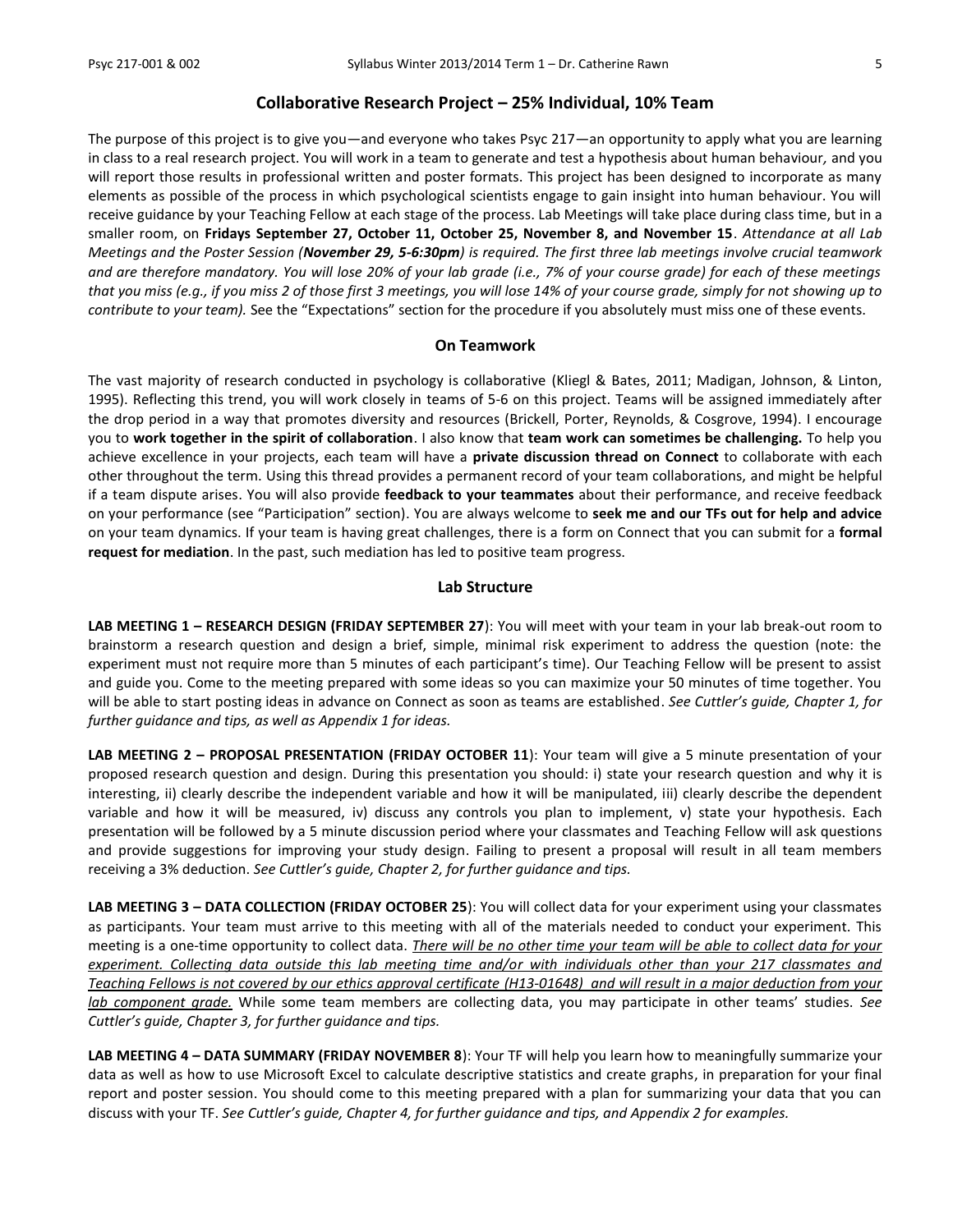**LAB MEETING 5 – WRITING AN APA STYLE RESEARCH REPORT (FRIDAY NOVEMBER 15**): Your TF will help you learn how to write an APA style research report. You may wish to come prepared with a rough draft of your paper as well as specific questions and challenges you are having with its preparation. *See Cuttler's guide, Chapter 5, for further guidance and tips.*

#### **Communicating your Results**

After conducting research and generating conclusions, psychological scientists (like all scholars) need to communicate their methods and findings to the scientific community. For your research projects, we consider our class to be a scientific community; also, we consider all sections of Psyc 217 as our common scientific community. You will be asked to communicate your research findings in written form (one APA Style Report per person), and in poster form (one per team) to be presented at the *Psychology 217 Research Methods Poster Session*.

**POSTER SESSION (10%): NOVEMBER 29, 5-6:30PM, EAST ATRIUM OF UBC LIFE SCIENCES INSTITUTE (2350 Health Sciences Mall)** Approximately 600 students, 12 Teaching Fellows, and 6 Instructors from across all 7 sections of Psychology 217 will meet to share and learn about each others' research projects. You will prepare, as a team, a poster that summarizes your research project's hypothesis, method, results, and conclusions. This kind of presentation is common at professional scientific conferences; all of us on the teaching team have presented our research at this kind of poster session. During the poster session, you will be asked to evaluate approximately five of your peers' posters (from a different section). Your own poster will be evaluated by five peers (the average of these five ratings will equal 3% of your grade), as well as a Teaching Fellow (whose rating will comprise the other 7%). More details about how to prepare for the poster and presentation, as well as how to evaluate others' posters will be provided later in the term. NOTE: TO ACCOMMODATE ALL SECTIONS, THE POSTER SESSION IS IN THE EVENING ON FRIDAY NOVEMBER 29. IT IS A MANDATORY COURSE EVENT; MARK YOUR CALENDAR NOW.

**INDIVIDUAL RESEARCH REPORT (25%): FORMAT, SUBMISSION (MONDAY NOVEMBER 25) AND GRADING** The most important step in the research communication process for researchers is to clearly document their research and the contribution it makes to understanding human behaviour in a written manuscript. These written manuscripts are then reviewed by their peers, and (hopefully!) published in a journal. This individual report is designed to give you experience with a part of this process.

Reports are to be prepared independently; each team member must prepare a report separately from other team members. Evidence of collaboration or team work in writing the reports will result in major deductions from your lab component grade and in severe cases may result in a grade of zero on the lab component.

*Format:* Your report must be written using APA style and must include the following sections: Abstract, Introduction, Method, Results (including at least one graph or table), Discussion and References (at least 2). See Appendix A of your Cozby and Rawn text, the Publication Manual of the American Psychological Association ( $6<sup>th</sup>$  ed.), and Cuttler's guide (Chapter 5), for guidance in writing APA style reports.

Reports must be between 5 and 7 double spaced 8.5 x 11 inch pages (approximately 1500-1700 words). This page limit does NOT include a cover page, references, graphs, tables or appendices. You must use 12 point Arial, Times New Roman, or Calibri font and margins must be set to 1 inch all around. Your paper should integrate into the introduction section (e.g., to set up a foundation for your hypothesis) at least 2 references to related empirical journal articles. Articles can also be used in the discussion section to help put results into context.

*Submission:* Reports are due on Monday November 25. A hard copy must be submitted (at the start of class) AND an identical copy must be submitted online to TurnItIn (by 11:59pm). If you fail to do either (submit it in person or to TurnItIn) on the deadline, your report will be considered late. You will lose 10% for each day the report is late. See "Submitting Written Assignments" section on Page 7 for details about submitting work to TurnItIn.

*Grading:* The lab report is worth 25% of your grade. You will be graded on the following: Abstract and Introduction (5%), Method and Experimental Design (5%), Results and Figures (5%), Discussion (5%), proper use of APA format and writing style (5%). Read Cuttler Chapter 5 and attend Lab 5 for details about each section.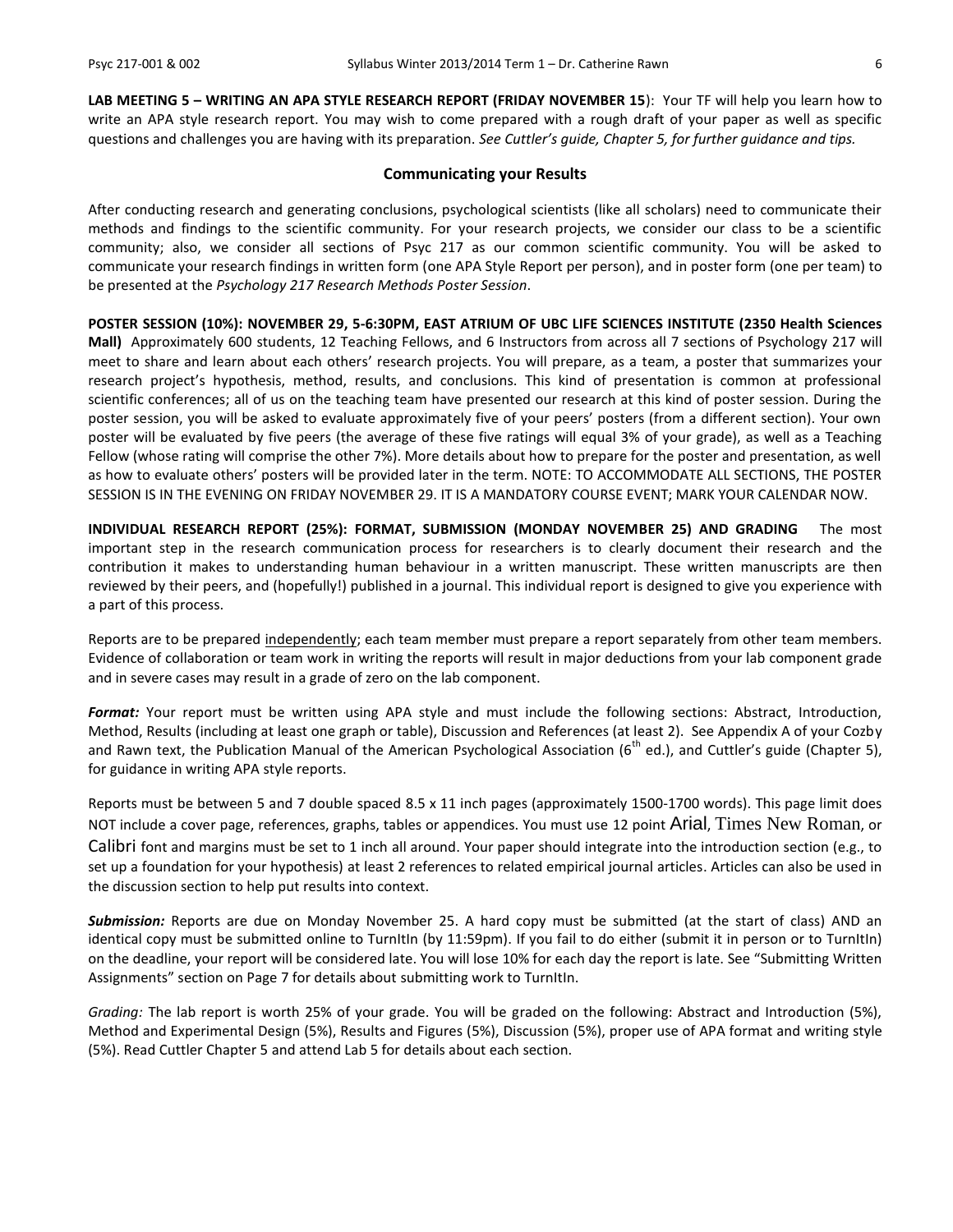### **Tips for Success**

#### **Submitting Written Assignments**

- 1. Submit a **hard copy** at the start of the class period in which it is due, and
- 2. Submit an **electronic copy** on TurnItIn by 11:59pm on the due date. Go to [turnitin.com,](http://turnitin.com/) create an account, enter our course ID (**Section 1: 6753174, Section 2: 6753183**) and password (research), and upload the same assignment, but *without identifying information on it*.

**The hard copy is considered the master copy and is what will be graded; the electronic copy must match it.** The purpose of the online copy is so that we can use TurnItIn to cross-check your paper with an enormous database of websites, past submissions, and published works. To learn more about TurnItIn and UBC's policies about it, see [http://vpacademic.ubc.ca/academic-](http://vpacademic.ubc.ca/academic-integrity/turnitin-at-ubc/)

[integrity/turnitin-at-ubc/](http://vpacademic.ubc.ca/academic-integrity/turnitin-at-ubc/).

#### **Learning Tools to Investigate**



We encourage you to take responsibility for your learning and check out what these resources might have to offer you.

**TIME MANAGEMENT** Tools for managing your courses, [http://www.arc.sbc.edu/timeschedule.html,](http://www.arc.sbc.edu/timeschedule.html) papers, [http://assignmentcalculator.library.ubc.ca,](http://assignmentcalculator.library.ubc.ca/) and mastering many other aspects of academic life <http://learningcommons.ubc.ca/student-toolkits/>

**LEARNING COMMONS** is UBC's online hub for study and research support. This interactive website provides you with a wealth of academic resources, from tutoring and workshops to study groups and online technology tools. It also offers plenty of information on a variety of academic topics, and links to nearly all of the academic resources offered at UBC. Make the Learning Commons your first stop for all things academic! [http://learningcommons.ubc.ca](http://learningcommons.ubc.ca/)

**WRITING SKILLS** The UBC Writing Centre [\(www.writingcentre.ubc.ca\)](http://www.writingcentre.ubc.ca/) also has tutoring services, including an [Online Writer's Workshop](http://www.writingcentre.ubc.ca/workshop/index.html). Also, Purdue University offers an amazing collection of information about writing, including using APA style, at their Online Writing Lab (OWL), available at [http://owl.english.purdue.edu/owl](http://owl.english.purdue.edu/owl/) (APA style specifics at [http://owl.english.purdue.edu/owl/section/2/10/\)](http://owl.english.purdue.edu/owl/section/2/10/).

PHYSICAL OR LEARNING DISABILITIES Our teaching team and UBC generally is committed to equal opportunity in education for all students, including those with documented physical disabilities or learning disabilities. If

you have a disability that affects your learning in the classroom or your performance on tests or exams, please **contact Access & Diversity** in Brock Hall 1203, 1874 East Mall, Contact: 604.822.5844, [www.students.ubc.ca/access.](http://www.students.ubc.ca/access)

#### **A Note About Reading**

Reading the text outside of class is essential for success in this course. This class will involve some lectures along with demonstrations, exercises, and discussions.

However, **in class lessons cannot cover all the material in the textbooks**; rather, the **goals of lessons** are to (1) highlight the more significant aspects of the readings, (2) discuss topics not well-covered by the



readings in more detail, (3) pull together broad themes to make better sense of the readings, and (4) engage you in discussions, demonstrations, and interactive events designed to help make key material meaningful and memorable. Not all the material presented in the readings will be discussed in class, and vice versa. Thus, both a careful reading of text chapters and consistent class attendance are highly recommended. **My strong suggestion is to read each assigned reading** *before* **we discuss it in class** so that you know what questions you want to ask and are best able to participate.

#### **A Note About Studying**

A recent literature review classified study techniques as having high, moderate, or low utility for remembering and using information (Dunlosky, Rawson, Marsh, Nathan, & Willingham, 2013). If you don't already, consider using some of these research-based strategies to study for this and other courses:

- *Practice tests*, including self- tests
- *Distributed practice* to spread out study over time (rather than cramming)
- *Elaborative interrogation* (explain why a concept is true)
- *Self-explanation* (explain how new information relates to what you already know)
- *Interleaved practice* that mixes around different material (rather than studying all of unit 1, then all of unit 2, sequentially, for example)

This literature review also revealed *low* utility for the following techniques. Researchers suggested *avoiding them* in favour of spending time more effectively on the strategies listed above. Read the article for more tips.

- x Summarizing
- x Highlighting/underlining
- x Keyword mneumonics and mental imagery to link with verbal material
- x Re-reading the text after having read it once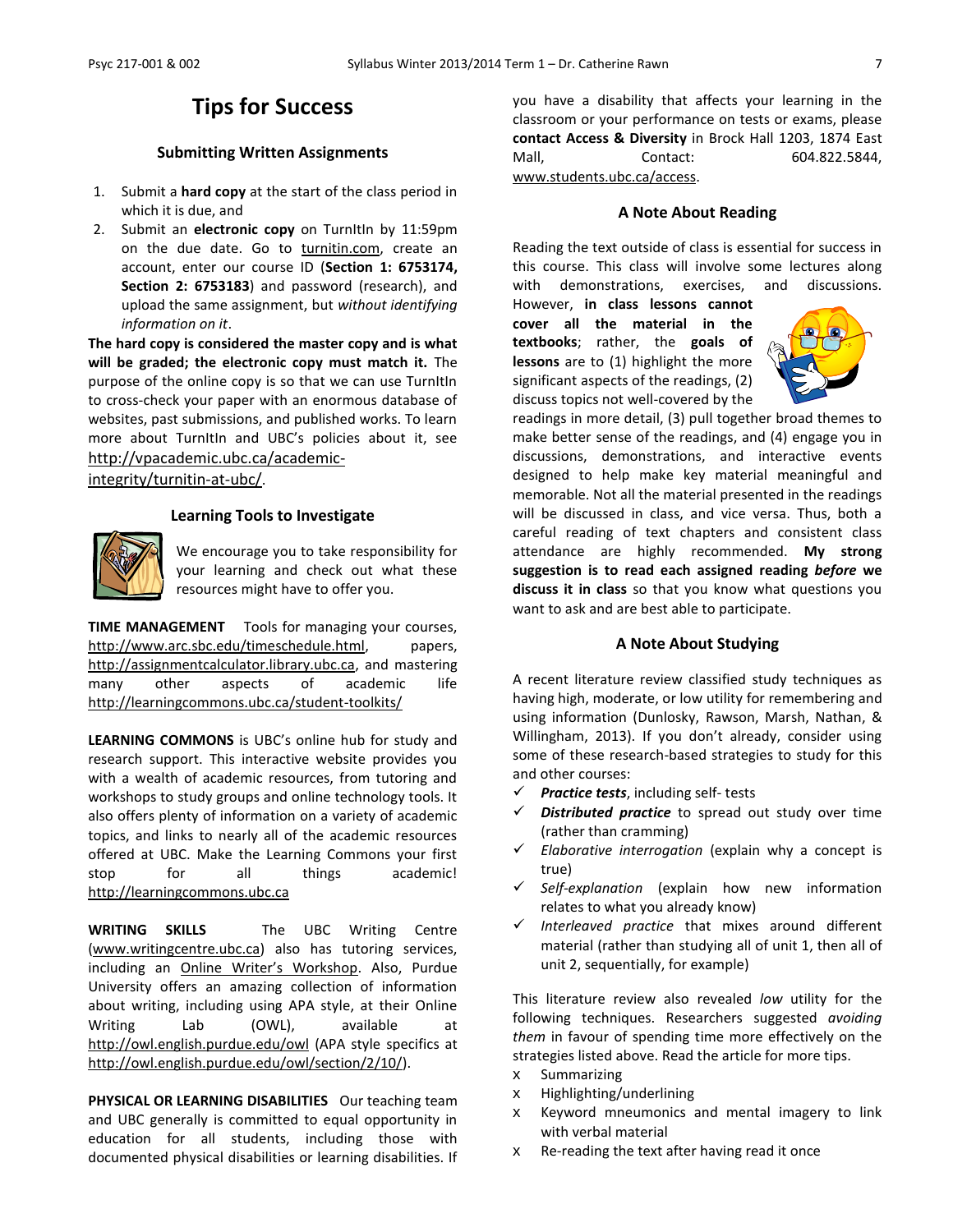#### **Expectations and Policies**

#### **What We Expect From You**

**PARTICIPATION** This course is designed to be experiential, involving pair and small group discussions, large group discussions, class activities and writing, i>clicker questions, and regular feedback (see Michael, 2006 for a review of active learning's effectiveness). Although some class time will be devoted to a traditional lecture format, the success of the class depends upon your active participation. Note that we will ask you to do only those activities that we believe will help you learn.

**ATTENDANCE** Please come to every class, prepared to participate. Bring your i>clicker and three spare AAA batteries, a pen and paper (in addition to a laptop, if you choose to bring one; see Fried, 2008, Sana et al., 2013), and an open mind. *If you miss class,* you are responsible for obtaining notes and announcements. You will not be able to regain participation points for missed classes.

**RESPECTFUL CONDUCT** You are expected to treat all classmates, teammates, instructor, and Teaching Fellows, with respect both in and out of the classroom, face-toface and in writing (e.g., on email). This includes arriving to class on time and minimizing distractions for other students.

**ETHICAL CONDUCT** You are responsible for your own learning. Cheating of any kind will **not** be tolerated, including dishonest use of the i>clicker (e.g., entering responses for an absent classmate). See page 10 in this syllabus for more information about plagiarism, exams, and ethical conduct.

**ON TIME ASSIGNMENTS** Late research papers will be accepted up to 7 days late, but 10% per day will be deducted *if either the hard copy or the electronic copy is late*. No assignments will be accepted after 7 days (including weekends). Plan ahead to avoid penalties. (Because of the flexible deadline for the Communication Assignment, none will be accepted after the start time of the final exam, or December 6, whichever is first.)

**PRESENCE AT EXAMS & TESTS** If you must miss an exam due to an extenuating circumstance like *severe* illness, you must submit the **Request For a Make-Up Exam Form**, available on Connect, plus appropriate documentation to Dr. Rawn. Unless it is an emergency, this form must be submitted at least 7 days before the date of the exam, at which point an alternative will be arranged. In case of emergency, the form must be submitted within 3 days of missing the exam (or as soon as is physically possible). If you miss the deadline, you will receive a zero.

**PRESENCE AT LABS 1, 2, 3, AND THE POSTER SESSION** If you are unable to attend any of those meetings, you must submit the **Request For Excused Absence Form**, available on Connect, to Dr. Rawn. This form must be submitted at least 14 days before the date of the event. In case of emergency, the form must be submitted within 3 days of missing the event (or as soon as is physically possible). If your documentation is approved for missing Lab, you will still be responsible for communicating with your team but you will not lose points for missing lab. If your documentation is approved for missing the poster session, your grade will be re-weighted such that the poster session will count for 0% (instead of 10%) and your APA style paper will count for 35% (instead of 25%).

**RE-GRADE POLICY:** If you feel very strongly that a question on any exam or your paper was graded unfairly, you may submit the appropriate **Re-Grade Request Form** available on Connect. To qualify, you must submit the form to Dr. Rawn within 2 weeks of the date grades were posted on Connect. She will consider your request carefully and will respond via email within one week of receiving it. Re-grading may result in an increase or decrease, and that re-grade is final.

**FEEDBACK & COMPREHENSION CHECKS** You will be consulted regularly for feedback about your learning, what elements of the course are working well for you, and what could be improved. At the end of each class, you will have the opportunity to summarize your learning and ask a question. Comprehension Check questions will be addressed at the start of the next class.



We invite you to share your thoughts and suggestions with us, particularly about things we are able to change, and to be open to **working together to make this course a positive experience for all of us.**

**USE OF ELECTRONICS IN THE CLASSROOM** *To be determined collaboratively on the first day of class.*

#### **What You Can Expect From Us**

**AVAILABLE** We are here to help you and your classmates in your choice to succeed. Visiting us in person is typically more effective than email for clearing up questions. If our office hours absolutely cannot work for you, respectfully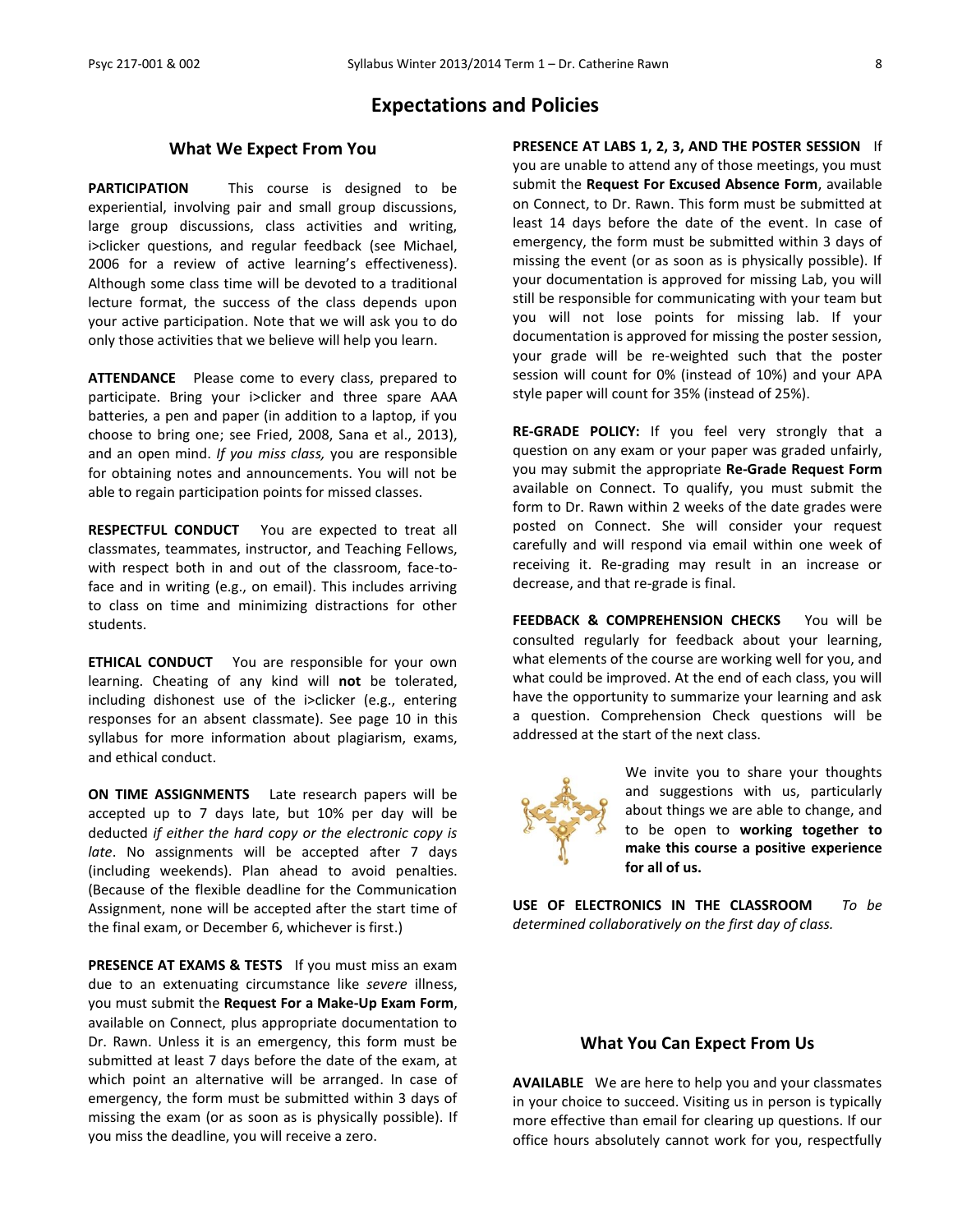email us a few time and day options to make an appointment.

**ONLINE SLIDES** PowerPoint slides and handouts will be available *after* class on our Connect site, in the "PowerPoint slides" folder on the homepage. Slides cannot be posted before class because they will undermine clicker questions. Moreover, data shows that having notes in advance rather than after class does not influence exam performance (Babb & Ross, 2009).

**PHOTOGRAPHS** To help document active learning, we will take some photographs throughout the term. Please see me within the first two weeks if you have serious concerns about this.

**FEEDBACK** We will endeavour to provide you with feedback on learning appraisals as promptly and as detailed as possible, given the frequency of appraisals and size of our class.

**RESPECTFUL & ETHICAL CONDUCT** At all times, we aim to treat each of you with respect, and to make all course decisions with the highest ethical standards in mind. If you feel you are being treated unfairly or disrespected by us or a classmate, we invite you to talk to us so we can sort out the issue together. To be clear: such a discussion would not impact your grade.

### **Psychology Department Grading Policies**

*To meet department policy, the typical student demonstrating adequate performance on learning appraisals will earn around 67-71% in this course. Read on for details.*

In order to reduce grade inflation and maintain equity across multiple course sections, all psychology courses are required to comply with departmental norms regarding grade distributions. According to departmental norms, the mean grade in a 300-level class is 70 for a good class, 68 for an average class, and 66 for a weak class, with a standard deviation of 13). The corresponding figures for 100- and 200-level Psychology courses are 67, 65, and 63, with a standard deviation of 14. *Psyc 217 is the one exception to this. Our mean may slightly exceed this value (up to 71%, same standard deviation).* **Scaling** may be used in order to comply with these norms; grades may be scaled up or down as necessary by the professor or department. Grades are not official until they appear on a student's academic record. You will receive both a percent and a letter grade for this course. At UBC, they convert according to the following key:

| $A+$  | 90-100% | C+   | 64-67%    |
|-------|---------|------|-----------|
| A     | 85-89%  | C    | 60-63%    |
| $A -$ | 80-84%  | $C-$ | 55-59%    |
| B+    | 76-79%  | D    | 50-54%    |
| B     | 72-75%  |      | $0 - 49%$ |
| $B-$  | 68-71%  |      |           |

### **Faculty of Arts Guidelines for Grading Criteria**

You are earning a degree at a highly reputable postsecondary institution. Therefore, criteria for success are high. The Faculty of Arts offers the following guidelines that broadly characterize the kind of work that is generally associated with the main grade ranges. These characteristics help to put the Psychology Department Grading Policies into context. Note that adequate performance is in the C range, which is the typical class average.

**A RANGE:** *EXCEPTIONAL PERFORMANCE.* Strong evidence of original thinking; good organization in written work; capacity to analyze (i.e., break ideas down) and to synthesize (i.e., bring different ideas together in a coherent way); superior grasp of subject matter with sound critical evaluations; evidence of extensive knowledge base.

**B RANGE:** *COMPETENT PERFORMANCE.* Evidence of grasp of subject matter; some evidence of critical capacity and analytic ability; reasonable understanding of relevant issues; evidence of familiarity with the literature.

**D-C RANGE:** *ADEQUATE PERFORMANCE*. Understanding of the subject matter; ability to develop solutions to simple problems in the material; acceptable but uninspired work; not seriously faulty but lacking style and vigour.

**F RANGE:** *INADEQUATE PERFORMANCE.* Little or no evidence of understanding of the subject matter; weakness in critical and analytical skills; limited or irrelevant use of the literature.

Consider these characteristics when making choices about the quality of work you submit in all learning appraisals, in this and any other course.

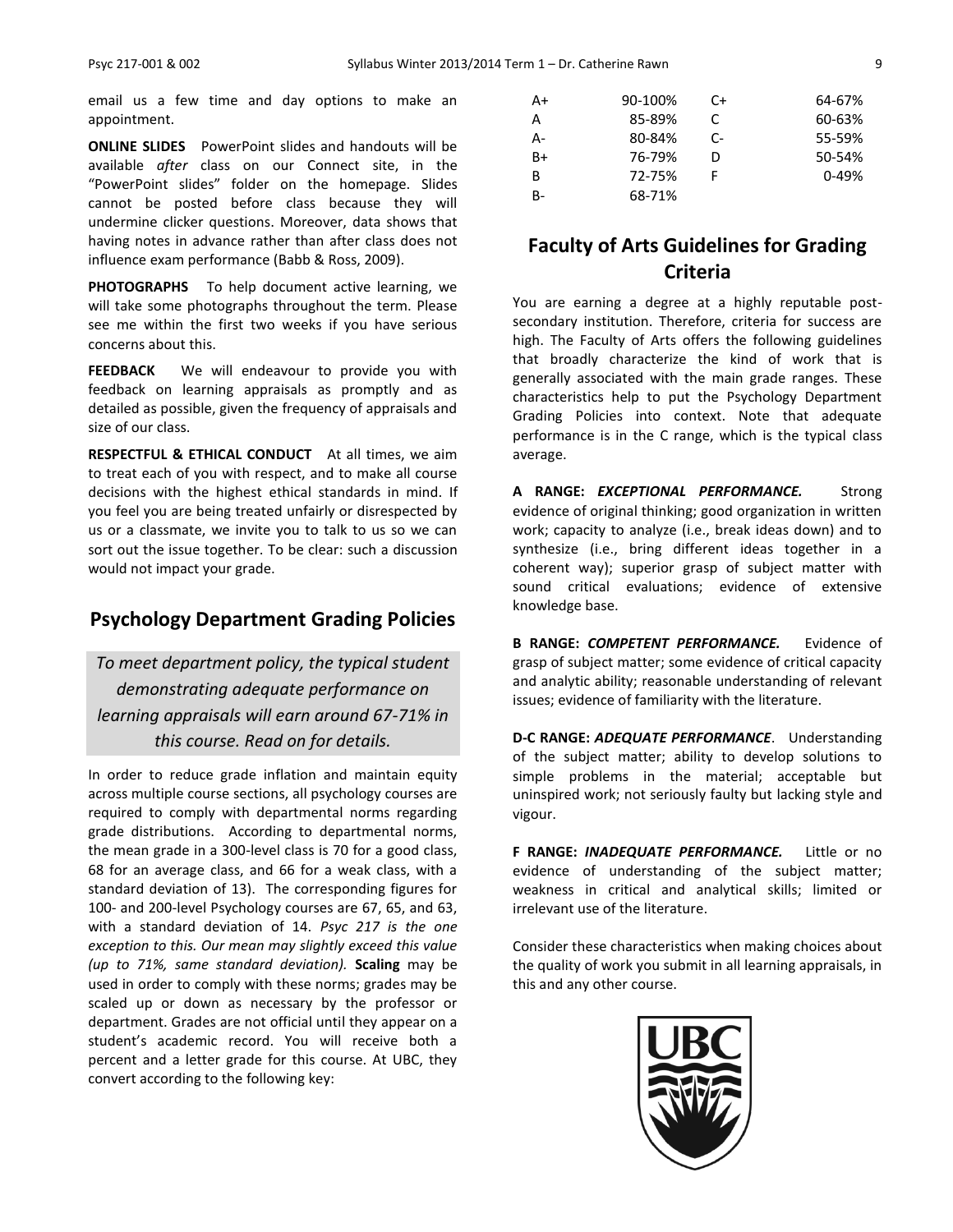## **Ethical Conduct: Practices and Policies Don't Cheat. Don't Plagiarize. It's Not Worth It. Read on For Key Definitions, Consequences, and How to Act Ethically**

The consequences for unethical conduct are more severe than you may think: you may fail the assignment or test, you may fail the course, you may be expelled from University, and unable to attend any other postsecondary institution in the future. Think about the longterm implications of that outcome in your life.

### **Psychology Department's Position on Academic Misconduct**

Cheating, plagiarism, and other forms of academic misconduct are very serious concerns of the University, and the Department of Psychology has taken steps to alleviate them. In the first place, the Department has implemented software that can reliably detect cheating on multiple-choice exams by analyzing the patterns of students' responses. In addition, the Department subscribes to *TurnItIn* — a service designed to detect and deter plagiarism. All materials (term papers, lab reports, etc.) that students submit for grading will be compared to over 5 billion pages of content located on the Internet or in TurnItIn's own proprietary databases. The results of these comparisons are compiled into customized "Originality Reports" containing several, sensitive measures of originality that flag instances of plagiarism; instructors receive copies of these reports for every student in their classes.

During exams, the instructor and invigilators reserve the right to move students in their seating arrangement with no explanation provided.

In all cases of suspected academic misconduct, the parties involved will be pursued to the fullest extent dictated by the guidelines of the University. Strong evidence of cheating or plagiarism may result in a zero credit for the work in question. According to the University Act (section 61), the President of UBC has the right to impose harsher penalties including (but not limited to) a failing grade for the course, suspension from the University, cancellation of scholarships, or a notation added to a student's transcript. For details on pertinent University policies and procedures, please see Chapter 5 in the UBC Calendar [\(http://students.ubc.ca/calendar\)](http://students.ubc.ca/calendar).

#### **Why is Academic Misconduct Treated So Harshly?**

Some people don't feel like cheating on a test or taking a sentence or two from someone else's paper without citing it is a big deal. Here's a bit of insight into why we care so much. In the academic community—a community of which you are now a part—**we deal in ideas**. That's our currency, our way of advancing knowledge. By representing others' ideas in an honest way, we are (1) respecting the rules of this academic community, and (2) showcasing how our own novel ideas are distinct from but relate to their ideas. APA style gives us a formal way to indicate where our ideas end and where others' begin. **Welcome to the academic community. You are expected to act honestly and ethically, just like the rest of us.**

### **Participating in the Academic Community Ethically**

What can you do to ensure you are acting ethically? First, recognize that all graded work in this course, unless otherwise specified, is to be **original work done independently by individuals. Groupwork is to be original work created collaboratively by the group.**

**VISIT LEARNING COMMONS' GUIDE TO ACADEMIC INTEGRITY** UBC offers an online guide to preventing unintentional plagiarism and organizing your writing. Visit [http://learningcommons.ubc.ca/resource](http://learningcommons.ubc.ca/resource-guides/avoiding-plagiarism/)[guides/avoiding-plagiarism/](http://learningcommons.ubc.ca/resource-guides/avoiding-plagiarism/)

**USE THE LIBRARY'S RESOURCES**, including any of the indexes and databases listed under Indexes and Databases, Subject Resources, OneSearch or Metasearch on the Library's website at [http://www.library.ubc.ca.](http://www.library.ubc.ca/) (Not sure which index to use? Click HELP on the library homepage at www.library.ubc.ca or try Subject Resources.) When instructed to do so, you may use sources such as Google/Yahoo/MSN Search/etc. to find articles for assignments in this course, particularly Google Scholar.

**BE CAREFUL AND CRITICAL OF WHAT YOU READ AND CHOOSE TO CITE.** Reference all material using APA style; if you cannot find a proper reference, question whether that source is appropriate to use. **Do not** copy and paste text from other sources, even in a draft, as you might unintentionally misrepresent those words as your own in a later draft (which would still qualify as plagiarism).

*If you ever have any questions about what sources to use or how to cite them, please see your Instructor or Teaching Fellow before handing in your assignment.*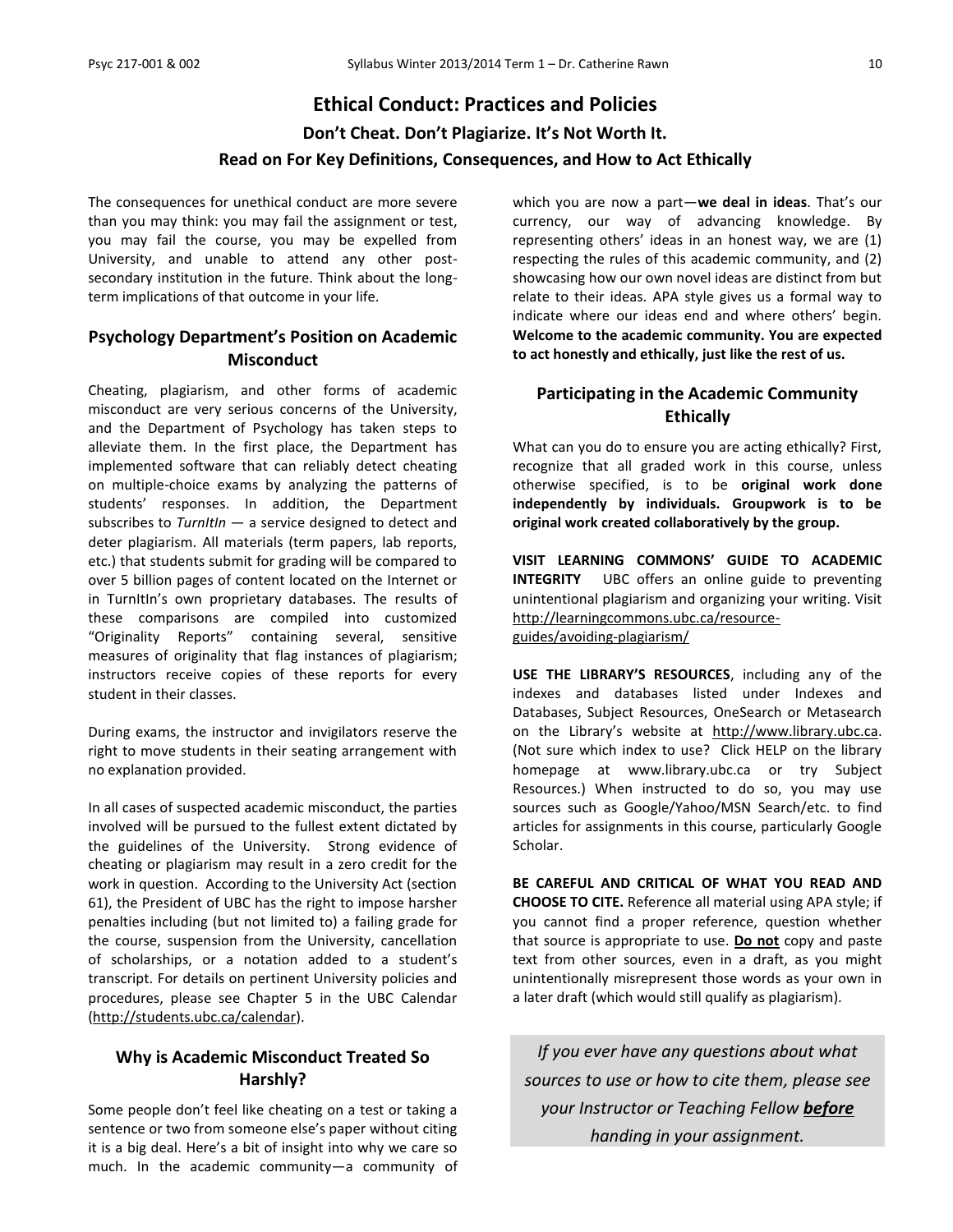### **Supplemental Reading List**

Bartlett, T. (2013, January 30). Power of suggestion. *The Chronicle of Higher Education.* Retrieved from http://chronicle.com/article/Powerof-Suggestion/136907/

Madigan, R., Johnson, S., & Linton, P. (1995). The language of psychology: APA style as epistemology. *American Psychologist, 50*, 428-436.

Pashler, H., & Wagenmakers, E.-J. (2012). Editors' introduction to the special section on replicability in psychological science: A crisis of confidence? *Perspectives on Psychological Science*, 7*,* 528-530. doi:10.1177/1745691612465253

Neuroskeptic. (2012). The nine circles of scientific hell. *Perspectives on Psychological Science. 7*, 643-644. doi:10.1177/1745691612459519

Nosek, B. A., Spies, J. R., & Motyl, M. (2012). Scientific utopia: II. Restructuring incentives and practices to promote truth over publishability. *Perspectives on Psychological Science, 7*, 615-631. doi:10.1177/1745691612459058

### **References**

Throughout this syllabus I have cited many journal articles. Below is my complete reference list. I included them here for two reasons: (1) to model responsible, APA style citation and referencing practices we will be using in this course, and (2) to show you some of the many ways I use research to guide the decisions I make in my teaching practice and course design. To be clear, these are *not* required reading, but you may find some of them interesting (e.g., Dunlosky et al., 2013).

- American Psychological Association. (2007). *APA guidelines for the undergraduate psychology major.* Washington, DC: Author. Retrieved from http://www.apa.org/ed/precollege/about/psymajor-guidelines.pdf
- Babb, K. A., & Ross, C. (2009). The timing of online lecture slide availability and its effect on attendance, participation, and exam performance. *Computers & Education, 52*, 868-881. doi: 10.1016/j.compedu.2008.12.009
- Brickell, J. L., Porter, D. B., Reynolds, M. F., & Cosgrove, R. D. (1994). Assigning students to groups for engineering design projects: A comparison of five methods. *Journal of Engineering Education, 83,* 259-262.
- Ceynar Rosell, M., Beck, D. M., Luther, K. E., Goedert, K. M., Shore, W. L., & Anderson, D. D. (2006). The pedagogical value of experimental participation paired with course content. *Teaching of Psychology, 32*, 95-99. doi: 10.1207/s15328023top3202\_3
- Dunlosky, J., Rawson, K. A., Marsh, E. J., Nathan, M. J., & Willingham, D. T. (2013). Improving students' learning with effective learning techniques: Promising directions from cognitive and educational psychology. *Psychological Science in the Public Interest, 14*, 4-58. doi: 10.1177/1529100612453266
- Fink, L. D. (2003). *Creating significant learning experiences: An integrated approach to designing college courses*. San Francisco, CA: Jossey-Bass.
- Fried, C. B. (2008). In-class laptop use and its effects on student learning. *Computers & Education, 50*, 906-914. doi: 10.1016/j.compedu.2006.09.006
- Kliegal, R., & Bates, D. (2011). International collaboration in psychology is on the rise. *Scientometrics, 87*, 149-158. doi: 10.1007/s11192- 010-0299-0
- Madigan, R., Johnson, S., & Linton, P. (1995). The language of psychology: APA style as epistemology. *American Psychologist, 50*, 428-436. doi: 10.1037/0003-066X.50.6.428
- Michael, J. (2006). Where's the evidence that active learning works? *Advances in Physiology Education, 30*, 159-167. doi: 10.1152/advan.00053.2006
- Roediger, H. L., III, & Karpicke, J. D. (2006). Test-enhanced learning: Taking memory tests improves long-term retention. *Psychological Science, 17*, 249-255. doi: 10.1111/j.1467-9280.2006.01693.x
- Sana, F., Weston, T., & Cepeda, N. J. (2013). Laptop multitasking hinders classroom learning for both users and nearby peers. *Computers & Education, 62*, 24-31. doi: 10.1016/j.compedu.2012.10.003

### **Our Class Schedule**

The schedule may be modified during the semester. Any changes will be announced in class and posted on Connect. Students are responsible for being aware of these changes, whether or not they attended the class in which any changes were announced.

| <b>Wk</b> | <b>Date</b> | <b>CODICS</b>                         | <b>Readings</b> | <b>Labs and Learning Appraisals</b> |
|-----------|-------------|---------------------------------------|-----------------|-------------------------------------|
|           | W Sept 4    | Welcome! Course & Connect<br>Overview | Syllabus        | Register your i>clicker             |